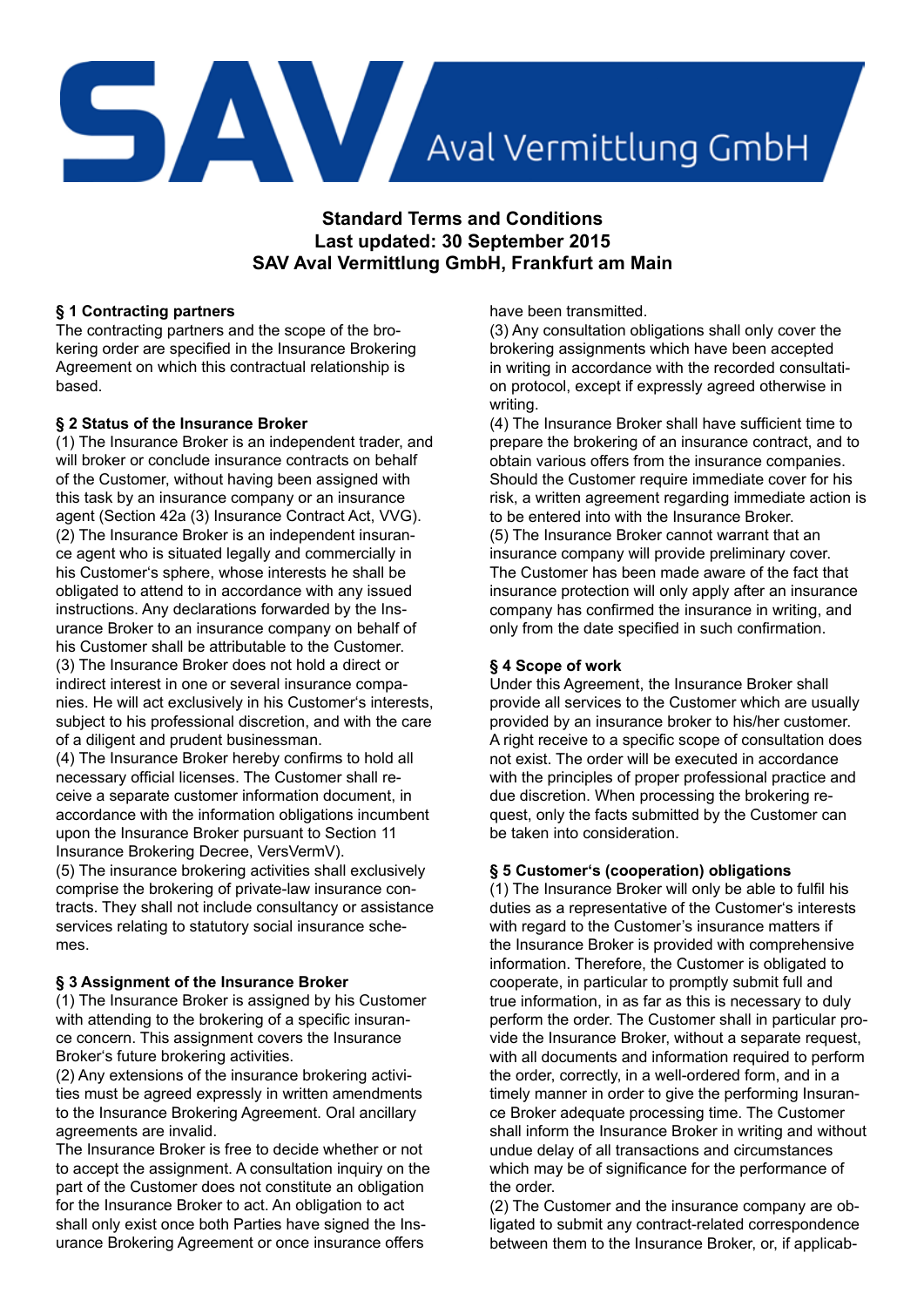le, correspond exclusively via the Insurance Broker. The Customer shall not rely on the insurance company informing the Insurance Broker. The Customer himself shall be obligated to provide the Insurance Broker with the insurance company's contract-related correspondence. The Insurance Broker shall not be liable for damage incurred due to the Insurance Broker not obtaining knowledge of a fact due to non-compliance with the correspondence obligation.

(3) In the event of changes regarding the risk situation or the submitted facts, the Customer shall be obligated to notify such changes to the Insurance Broker without undue delay and in written form. Should the Customer fail to do so, this may endanger the claims under the insurance contract.

(4) If the Insurance Broker submits prepared documents, in particular insurance policies and terms and conditions or premium invoices, to the Customer for his information, the Customer shall, without a special request being required, be obligated to review them with regard to their correctness and completeness, and to promptly inform the Insurance Broker of any errors or mistakes.

(5) The Customer undertakes to only forward the Insurance Broker's work results with the Insurance Broker's written approval, except if the contents of the order already contain an approval to forward the work results to a specific third party. For insurance analyses and custom-tailored coverage concepts, the Insurance Broker invokes copyright protection under the provisions of the Copyright Act (Urhebergesetz).

(6) The obligations resulting from the insurance contract, such as payment of premiums and compliance with obligations etc., are to be fulfilled by the Customer.

## **§ 6 Failure to cooperate**

(1) Should the Customer fail to perform a cooperation act incumbent upon him under § 5 or otherwise, or should he be in default of acceptance with regard to the service offered by the Insurance Broker, the Insurance Broker shall have the right to set an adequate deadline, and to declare at the same time that he will refuse to continue the contract after expiry of this deadline. After unsuccessful expiry of the deadline, the Insurance Broker shall have the right to terminate the Insurance Brokering Agreement with immediate effect and without prior notice.

(2) The Insurance Broker shall not be liable for any damage resulting from the Customer's failure to provide information, or incomplete information provided by the Customer. This shall not affect the above termination provision.

(3) The address specified upon placement of the order shall be the place of delivery of the entire correspondence with the Customer. Should the Customer fail to promptly notify in writing any change of address, this provision shall continue to apply, which will have the consequence that declarations of intent will be deemed to have been received.

(4) If a deadline can only be met or a claim can only be secured for the Customer through the issue of a declaration, the Customer hereby agrees that such declaration may also be issued by the Insurance Broker

without the Customer's expressed approval, but with the Customer's presumed approval provided that the Insurance Broker has the necessary information.

#### **§ 7 Insurance Broker's duties**

- Under this Agreement, the Insurance Broker assumes the following duties:
- 1. Identifying the Customer's wishes and requirements.
- 2. Selecting suitable insurance companies and insurance products which comply with the Customer's submitted wishes and requirements.
- 3. Advising the Customer on the basis of technical criteria, within the framework of due professional discretion, as to which insurance contract is suitable to fulfil the Customer's requirements.
- 4. Documenting the Customer's wishes and requirements and the advice given by the Insurance Broker, as well as the Customer's expressed instructions. Documentation shall be carried out taking into consideration an adequate ratio between consultation expenses and the premiums to be paid by the Customer, and in as far as there is reason for this based on the level of difficulty/complexity required to assess the offered insurance or in view of the Customer's identity or situation.
- 5. Monitoring and ongoing support services regarding the insurances and, after prior consultation with the Customer, adaptation of insurance protection to changed circumstances regarding risks and markets. In this context, the Insurance Broker shall not be obligated to inform himself continuously of the Customer's circumstances regarding risks. He shall only be obligated to do so if an independent information obligation for the Insurance Broker results from the information received from the Customer, or from information relating to the Customer which the Insurance Broker receives from other sources.
- 6. Reviewing and forwarding documents relating to the brokered insurance contract.
- 7. Supporting the Customer in relation to the insurance company if an insured event occurs.
- 8. The independent transfer of cover of insurance protection, provided that this is necessary to ensure or maintain the required insurance protection, and if the Customer's instructions cannot be obtained in good time.
- 9. Within the framework of the fulfilment of the Insurance Broker's duties, the Insurance Broker shall provide the Customer at all times with information on the brokered contract. The Insurance Broker shall only provide the Customer with comments and recommendation upon a corresponding written inquiry by the Customer. Oral information is nonbinding and always requires written confirmation by the Insurance Broker.
- 10. The Insurance Broker shall be responsible for processing payment transactions. This shall not apply in the event of damage under the bond insurance.

#### **§ 8 Insurance Broker's services**

(1) The Insurance Broker shall select offers for the Customer from a sufficient number of insurance con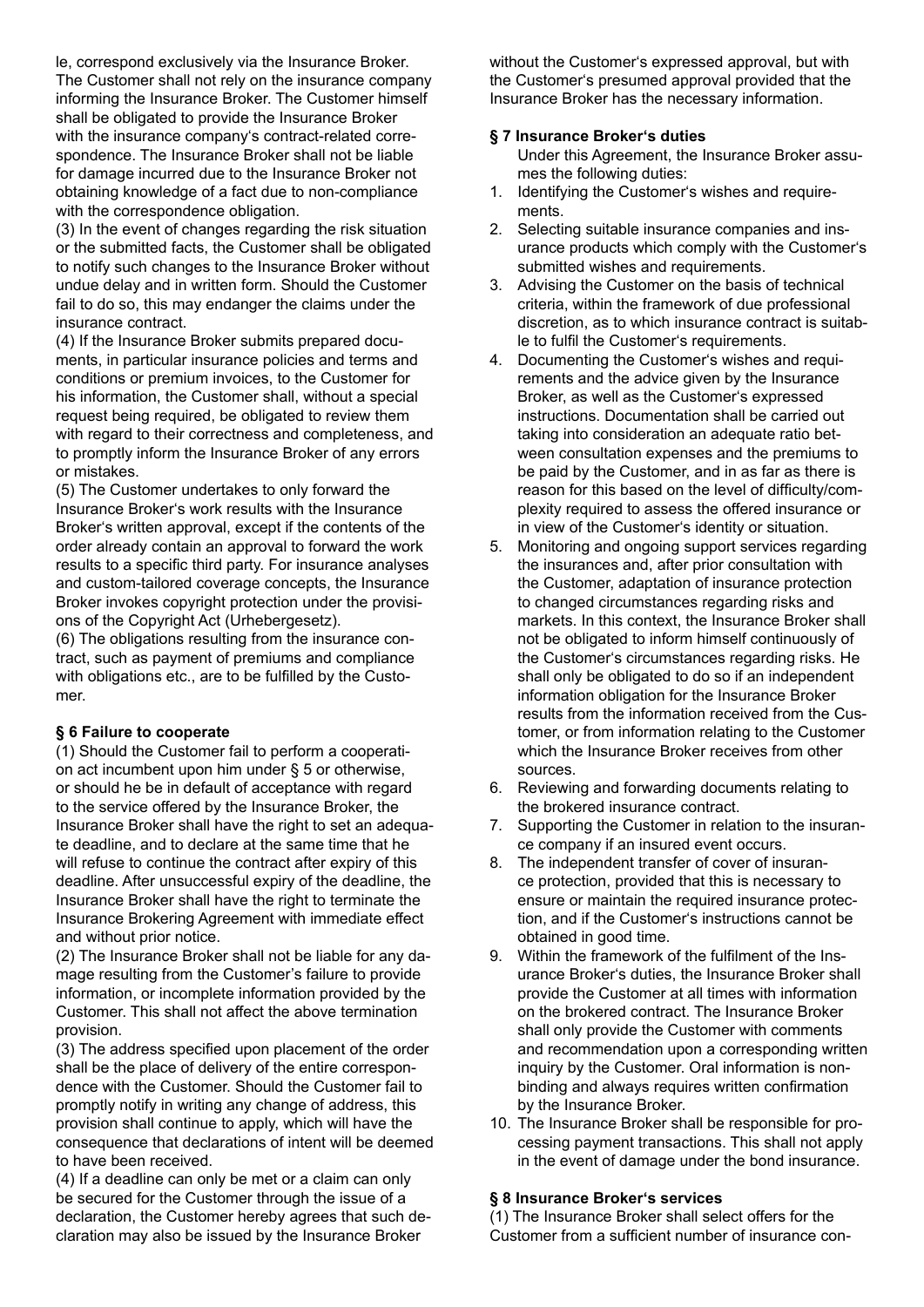tracts and insurance providers available on the market. Based on technical criteria, the Insurance Broker shall make a recommendation as to which insurance contract is suitable to fulfil the Customer's requirements. (2) The Insurance Broker shall carry out a selection of potential insurance companies, based on due professional discretion, except if the Customer has issued separate expressed instructions. The Insurance Broker shall only take into consideration insurance companies that are prepared to cooperate with him and pay to him the customary commission for his work. Direct insurers or coverage concepts which are not freely accessible on the insurance market shall not be taken into consideration by the Insurance Broker. Should the Customer nevertheless expressly request such brokering, a separate remuneration shall be agreed in each case. (3) The Insurance Broker shall endeavour to broker an insurance company which corresponds to the Customer's requirements, and shall inform the Customer of the status of his endeavours. The Customer is aware of the fact that insurance protection does not commence upon the conclusion of this Agreement, but only when and if a legally valid insurance contract is brokered and the premium has been paid.

## **§ 9 Insurance Broker's obligations**

(1) Taking into consideration an adequate ratio between consultation expenses and the premium to be paid by the Customer, and in as far as there is reason for this due to the level of difficulty in assessing the offered insurance, or due to the Customer's identity and circumstances, the Insurance Broker shall inquire as to the Customer's wishes and requirements, shall advise him, and shall give reasons for each piece of advice given with regard to a specific insurance. He shall provide this in clear and comprehensible text form prior to the conclusion of the relevant contract, taking into consideration the complexity of the insurance contract offered.

(2) Advice and information may be transmitted orally if the Customer so requests, or if and in as far as the insurance company grants preliminary cover. In these cases, information must be provided to the Customer in text form immediately after the conclusion of the contract, except if the Customer waives this right in written form.

(3) The Insurance Broker shall inform the Customer of his own status as well as the appeal and arbitration proceedings before the ombudsman.

(4) The Insurance Broker undertakes to inform the insurance company in accordance with the Customer's instructions.

## **§ 10 Term**

This Insurance Brokering Agreement is concluded for an indefinite period of time. It shall begin upon legally valid signing by the Insurance Broker and the Customer. Either Party may terminate this Agreement upon three months' notice with effect as per the end of a calendar year. This period of notice is required in order to ensure proper winding down.

Other statutory termination options shall remain unaffected.

## **§ 11 Remuneration**

Apart from payment of the insurance premium to the insurance company, the Customer shall not incur any further costs for the Insurance Broker's brokering activities. The remuneration for the Insurance Broker's brokering and support activities will, based on custom and practice, be borne by the insurance company. If a deviating regulation is intended to apply, this must be agreed separately and in writing.

# **§ 12 Liability**

(1) The Insurance Broker's liability for slightly negligent breaches of his contractual obligations shall be limited to a maximum of  $\epsilon$  1.23 million per insured event. The Insurance Broker has made provisions for liability amounts up to this sum, by taking out financial loss liability insurance.

(2) Claims for damages under the Insurance Brokering Agreement on account of negligent or intentional breaches shall become time-barred after the expiry of three years. The limitation period shall commence at the time when the Customer learns of the damage and the person liable for the damage, or should have obtained such knowledge had the Customer not acted in a grossly negligent manner. Claims for damages shall become time-barred no later than 3 years from the termination or expiry of the Insurance Brokering Agreement.

(3) The limitations of liability provided for in § 12 No. 1 shall not apply in as far as the Insurance Broker's liability results from death, bodily injuries, adverse health effects, breaches of material contractual obligations or written warranties or from malicious acts. The limitation of liability to the specified maximum sum shall not apply if the Insurance Broker can be proven to have knowingly breached his obligation or to have acted in a grossly negligent manner.

(4) Should the Customer provide incomplete, belated or untruthful information, the Insurance Broker shall not be liable for any disadvantage or damage incurred by the Customer.

(5) The Insurance Broker shall not be liable for the correctness of the IT calculations, the product information and insurance terms and conditions of the insurance companies.

(6) The Insurance Broker shall not be liable for pecuniary damage incurred due to a slightly negligent breach of secondary obligations.

# **§ 13 Assignment**

(1) The Customer's rights and claims against the Insurance Broker under this Agreement may not be assigned, transferred or encumbered.

(2) The Customer may not set claims off against a claim of the Insurance Broker, except if the Customer's claims are uncontested or have been determined in a final and conclusive manner.

# **§ 14 Retention of documents**

The Insurance Broker shall retain the Customer's documents and the consultation records for a period of 5 years from the termination or expiry of the order. This obligation shall, however, expire prior to the end of this period if the Insurance Broker requests in writing that